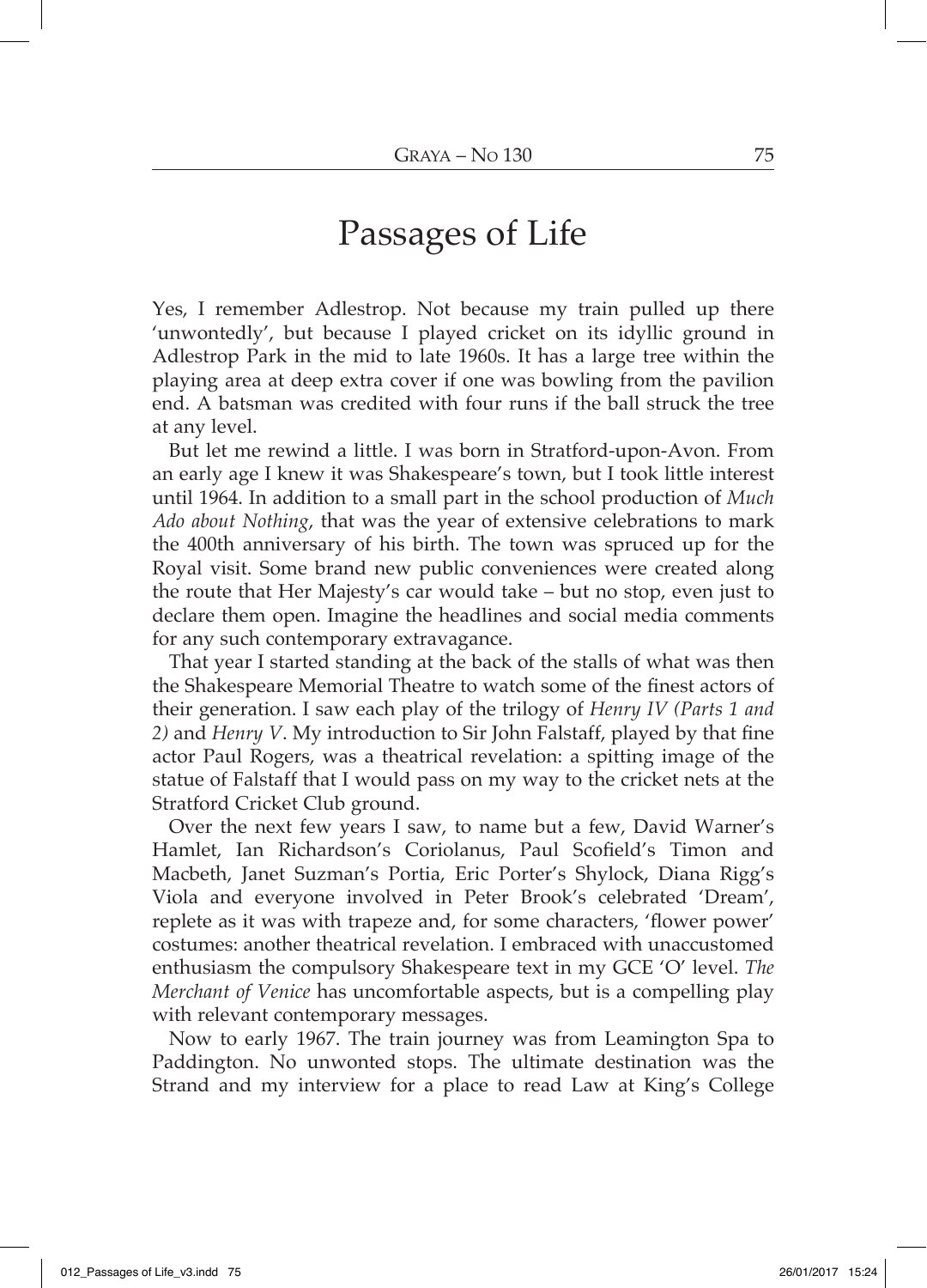London. Unknown to me then, King's was but a stone's throw from where Sir Francis Bacon was born. I had probably never heard of him. I had heard of Gray's Inn because I had read a biography of F.E. Smith. I had also heard of Lord Denning. After the interview, I spent an hour or so in the public gallery of his court in the Royal Courts of Justice. Little could I imagine that 40 or so years later I would from time to time sit where he sat.

Another member of the court was Lord Justice Harman. Sir Eustace Harman's eyepatch made him a particularly forbidding figure, leaving aside his propensity for the occasional acerbic comment. He was apparently usually to be seen going to lunch in Lincoln's Inn Hall in top hat and morning suit. But he had a sense of humour too. He was familiar with Falstaff. With the kind of literary allusion in a judgment of which I approve (see *Graya* No 118), he either quoted or referred to Falstaff on three separate occasions in reported judgments. I will return to them after a brief fast forward.

By 1975 I had completed my time at King's (during which I met Lord Denning), had been called to the Bar by Gray's Inn in 1972 and had been 'on my feet' for a couple of years. Our wedding album contains a youthful photograph of me and my best man shaking hands under the statue of Sir Francis Bacon in South Square.

Harman LJ's appetite for apposite literary allusion was evidenced, according to Megarry's Second *Miscellany-at-Law*, when as Harman J he recited 'Let Dogs Delight To Bark And Bite' by Isaac Watts in a judgment in 1956. The case concerned the National Canine Defence League. The



*Statute of Falstaff in Stratford-upon-Avon.*

first reference to Falstaff was in 1961 in a case concerning the valuation for rating purposes of various areas of land. Quoting from *Henry IV, Part 1*, he commenced his judgment thus: 'This matter, like Sir John Falstaff, has fallen away vilely since the last action. That was before the Lands Tribunal where there were ten appeals and a cross-appeal. Now they have dwindled to one appeal.' The second reference (from the same play) is an accurate allusion to the passage where the words 'discretion' and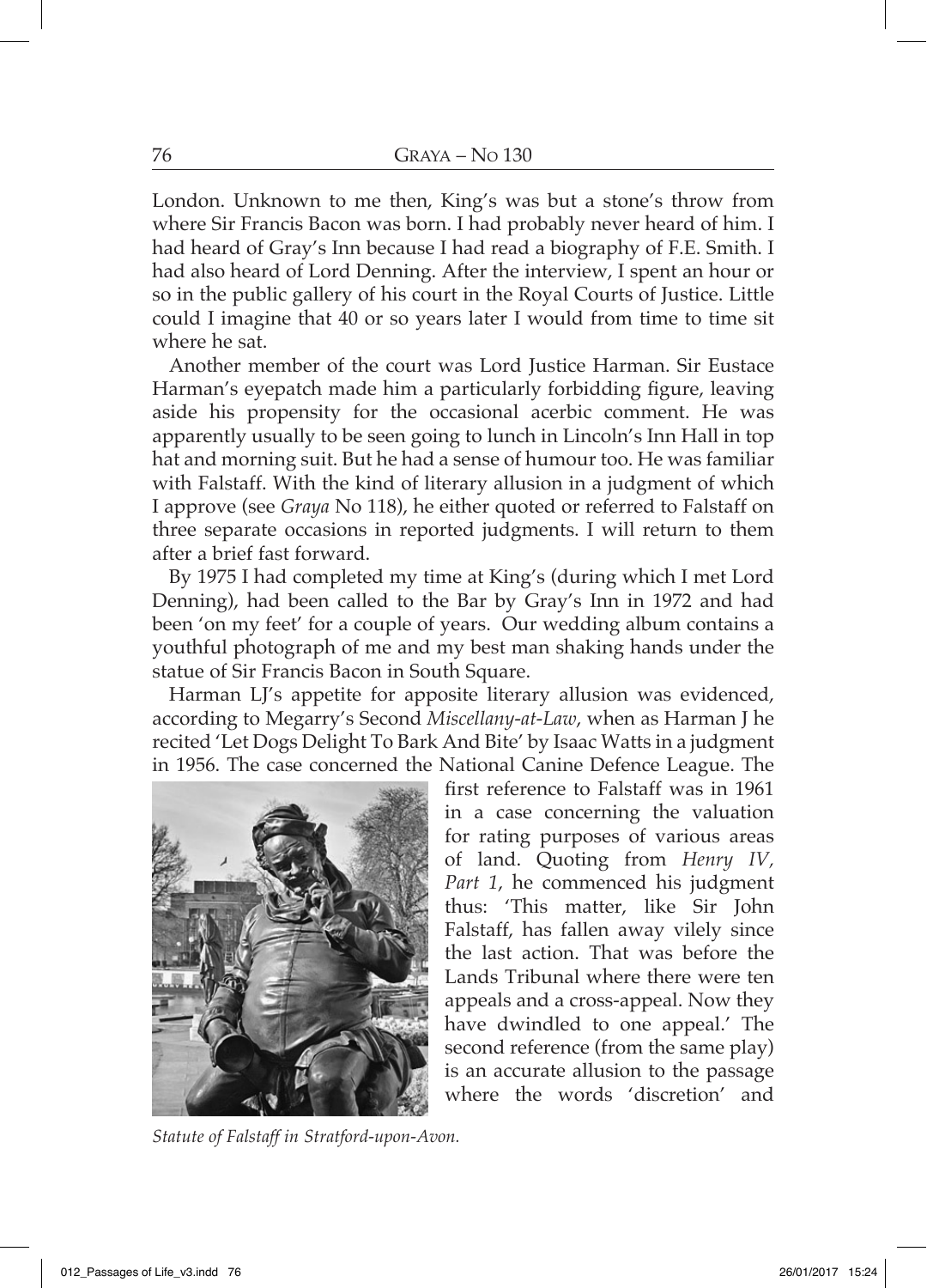'valour' are frequently transposed. Referring to the decision of the Chief Land Registrar to refer a particular decision to the court he said this:

'No doubt the system [of land registration] has worked very well since 1925 … but the present case shows that there are difficulties and pitfalls in the way of comparatively simple transactions which would not have arisen with unregistered land and which have caused the Chief Land Registrar to decline the power of decision vested in him [under] the Land Registration Rules, 1925, comforting himself no doubt with Falstaff's dictum that "the better part of valour is discretion", and to transfer his difficulties … to the Chancery Court …'

The final reference (from *Henry IV, Part 2*) is to Mistress Quickly's rebuke to Falstaff for failing to honour his promise of marriage, the context for the quotation being whether the public at large had a right at common law to take sea-coal from the shoreline. Harman LJ said this:

'A proclamation was issued by Edward I against burning this seacoal, but it had become a common fuel by the time of Elizabeth I, and it will be remembered that, according to Mistress Quickly, when Falstaff promised to marry her he was "Sitting in my Dolphinchamber, at the round table, by a sea-coal fire, when the prince broke thy head for liking his father to a singing-man of Windsor".'

Sir Eustace and a criminal court would have been strange bedfellows. He would rarely need to refer to something as dishonourable as theft. Falstaff's admission of the offence in *Henry IV, Part 1*, was not something he would have found occasion to quote:

'There's but a shirt and a half in all my company; and the half shirt is two napkins tacked together and thrown over the shoulders like an herald's coat without sleeves; and the shirt, to say the truth, stolen from my host at Saint Alban's, or the red-nose innkeeper of Daventry.'

The scene was a 'public road near Coventry'. In *A Chapter in the Early Life of Shakespeare: Polesworth in Arden* (1926), Arthur Gray (Master of Jesus College, Cambridge) cited this as one piece of evidence that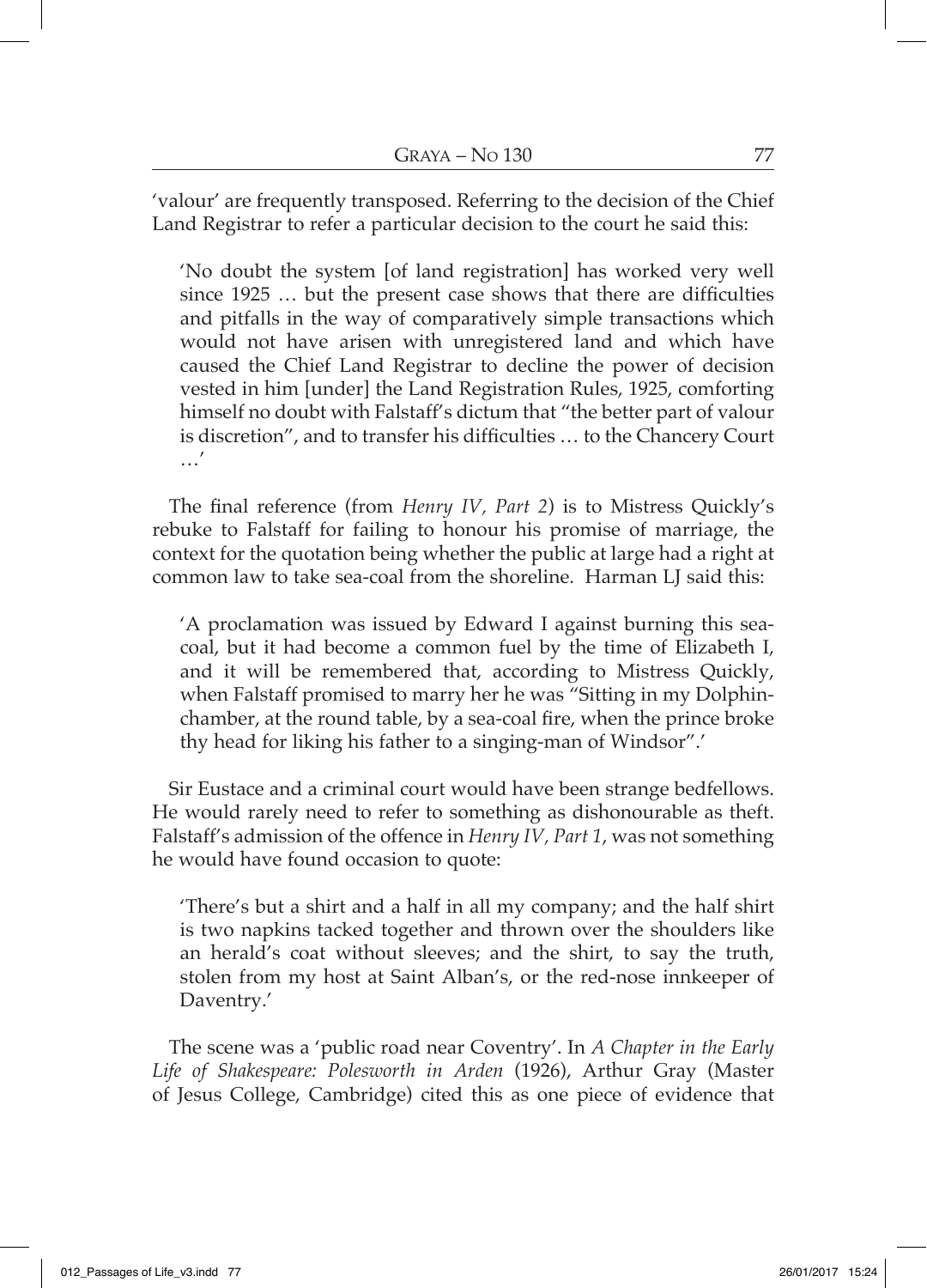Shakespeare had spent much of his formative period elsewhere than Stratford. At Polesworth Hall in the Forest of Arden some 38 miles to the north of Stratford, the home of Sir Henry Goodere, was Gray's suggestion. This was 'a very remarkable hive of literary activity', the youthful Shakespeare's exposure to which (it is inferred as a page boy) would explain, it was said, the erudition and breadth of his works not otherwise explained by the interrupted education he received in Stratford. Gray's argument was that Falstaff had been despatched urgently from London to Shrewsbury and that the quickest route was directly through Stratford, not Coventry. Such a geographical inaccuracy would not, he asserted, have been perpetrated by a true Stratford man and the theatrical opportunity for localised encounters with Falstaff would not have been missed by Shakespeare had he put Falstaff on the correct route.

To say that this is speculative is an under-statement. However, Gray's analysis of Shakespeare's plays showed, he said, that Shakespeare had no 'acquaintance with places on the Stratford-London road', but did show 'a decided familiarity with the road between North Warwickshire and London', a proposition that supported the Polesworth connection. He says, for example, that St Albans was 'many times mentioned'. His preoccupation with these geographical references could, as Jean Overton Fuller's biography of Sir Francis Bacon (1994) suggests, have given support for the Baconian theory of Shakespearean authorship to which Gray evidently did not subscribe. The Bacon family association with St Albans was close. Sir Nicholas Bacon had built there Old Gorhambury House by 1568 and it was a major feature of Francis Bacon's life. He inherited the estate on his father's death.

Whether those references have seriously been relied on in support of the Baconian theory is unclear, but Bill Bryson, in his book *Shakespeare*, says that the 15 references to St Albans 'are in nearly every case references to the Battle of St Albans – a historical event crucial to the plot of the second and third parts of Henry VI …' .

The Baconian theory has an interesting history and some reliance is placed by its supporters on the circumstances in which *The Comedy of Errors*, first performed in Gray's Inn on 28th December 1594, took place. Recent research (in the form of Dr Barry R Clarke's PhD thesis at Brunel University) is said to suggest that Francis Bacon was a contributor to the writing of this play as performed in the Inn. I am singularly unqualified to express any view on this issue. In any event, as a Stratfordian, I should